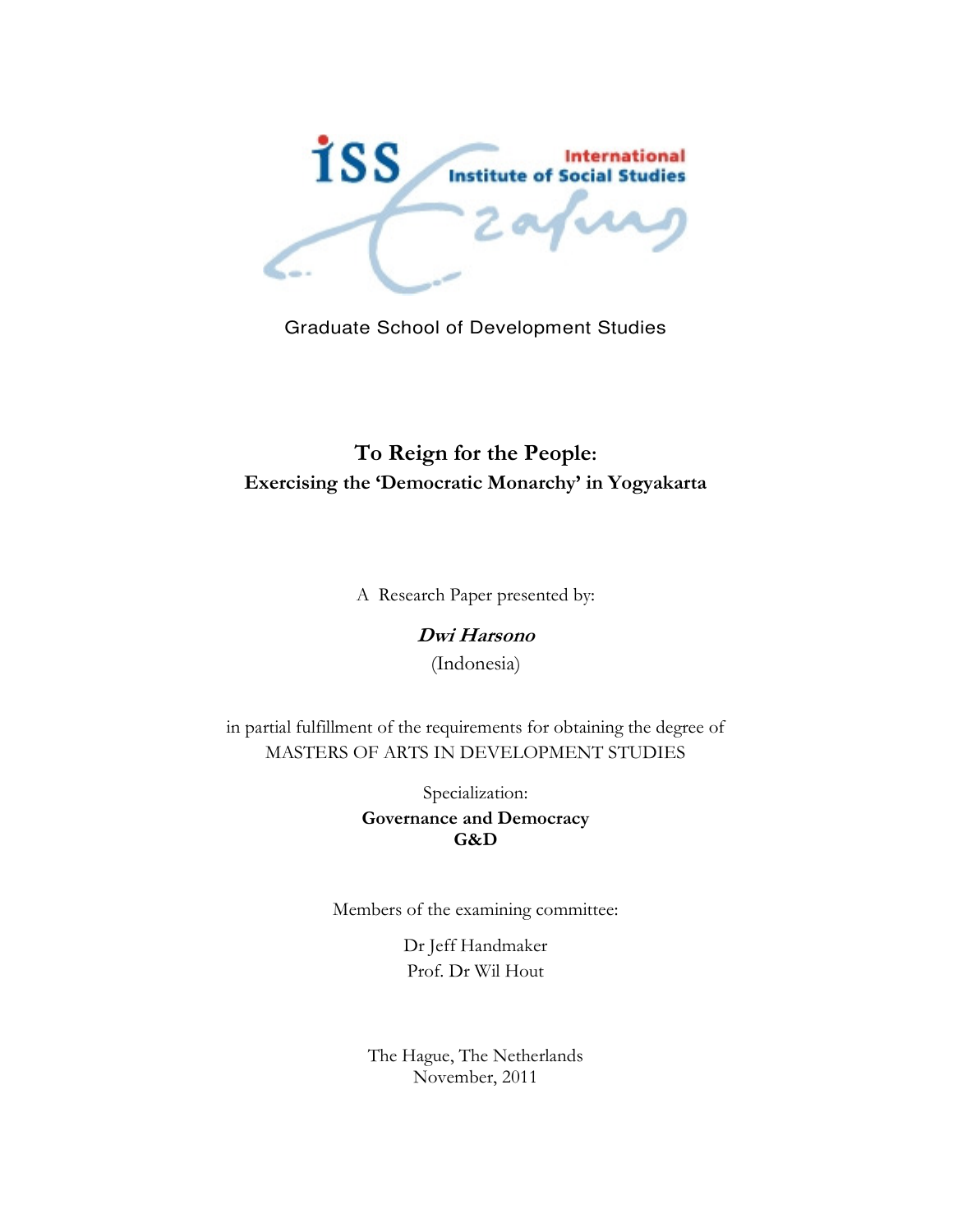## *Abstract*

This study addressed the inter-governmental conflict after the central government promoted decentralization policy to local government. The conflict escalated to the tension between monarchical and western-styled democratic systems. However, it could be argued that the policy has challenged the local politics in Yogyakarta.

This paper depicted 'democratic monarchy' as the concept which represents the hybrid institution in Yogyakarta. Using constitutionalism, legal pluralism and historical institutionalism, the paper found that the tension was triggered because it disrupted people consciousness of their local tradition.

### Relevance to Development Studies

This paper contributed to enhance the understanding of 'hybrid institution' in Yogyakarta which is different with other governance system in the world. The framework focused on the discussion of the establishment of 'hybrid institution' in Yogyakarta and the explanation of the local wisdom in maintaining the situation.

### Keywords

Monarchy, western-styled democracy, constitutionalism, legal pluralism, historical institutionalism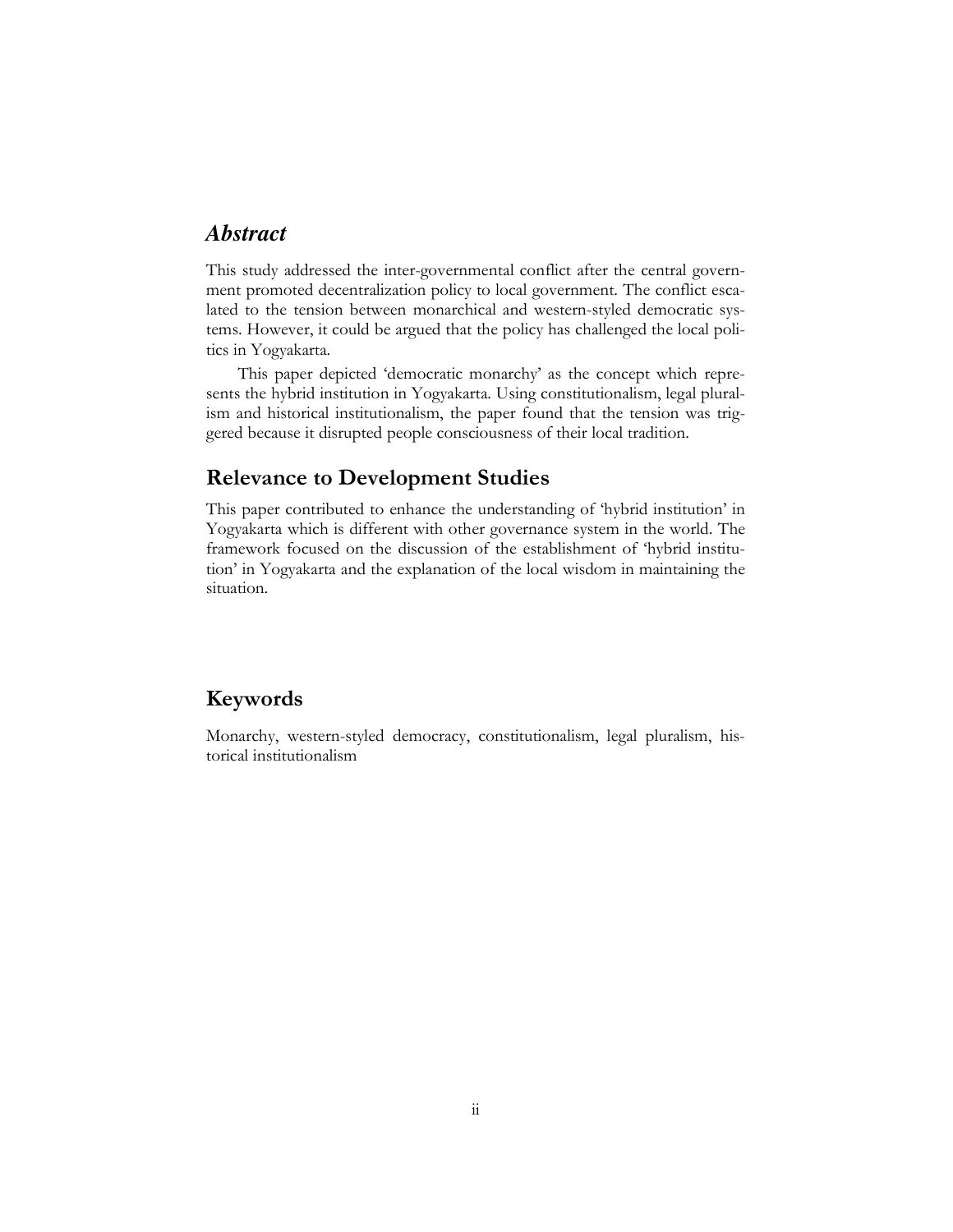# Chapter 1 Introduction

This chapter addresses the inter-governmental conflict between the central government of Indonesia and the local government of Yogyakarta special region. The conflict emerged because the imposition of decentralization policy by the central government opposed the local politics in Yogyakarta that has been lasting for more than 5 decades. In order to promote the democratic approach throughout its local governments, since 2004 the central government has enacted a new law about local government which implements direct election to choose its local leader. However, the implementation of local election contradicts the existing appointment mechanism to fill governor position in Yogyakarta province. The conflict created a tension between monarchical and western-styled democratic systems.

#### 1.1 Research Problem

Yogyakarta Province is former two traditional kingdoms, which have pledged alliance to the Republic of Indonesia since 1945. Although it joined up with Indonesia, the monarchical system existed through the application of Law 3 of 1950 about special law of Yogyakarta that set the appointment of *Sultan*, its traditional ruler, as the governor of the province. Moreover, the implementation of Law 32 about local government that applied local election to local government in 2004 did not change the special law of Yogyakarta. However the law raised the contestation between appointment and election mechanism for governor of the province and the need to renew the special law which is very simple and out of date to administer the province.

In order to have a democratic provincial government and accommodate the group of people who accept the election mechanism, in 2010, the central government of Indonesia drafted the revision of special law which applies direct election in Yogyakarta to choose its governor. The central government argued that the monarchical system contradicted to democratic approach and it must be changed. As a result, the draft faced people's resistance, which rejected the draft, and they demanded to keep special law to be based on the appointment of their *Sultan* as the governor of the province. This situation created a tension between monarchical and western-styled democratic system.

#### 1.2 Addressing the Research Problem

Exploring the way of life of people in Yogyakarta brought me to a conclusion that people were strongly influenced by their local culture. Its culture came from the former traditional monarchies, the Kesultanan Ngayogyakarta Hadinin*grat* and *Kadipaten Pakualaman*, which were led by the *Sultan* as the king and the symbol of this culture. People recognised the Sultan as their traditional ruler and they accepted him to be the governor of this province. The monarchical system can be preserved because the central government enacted special law in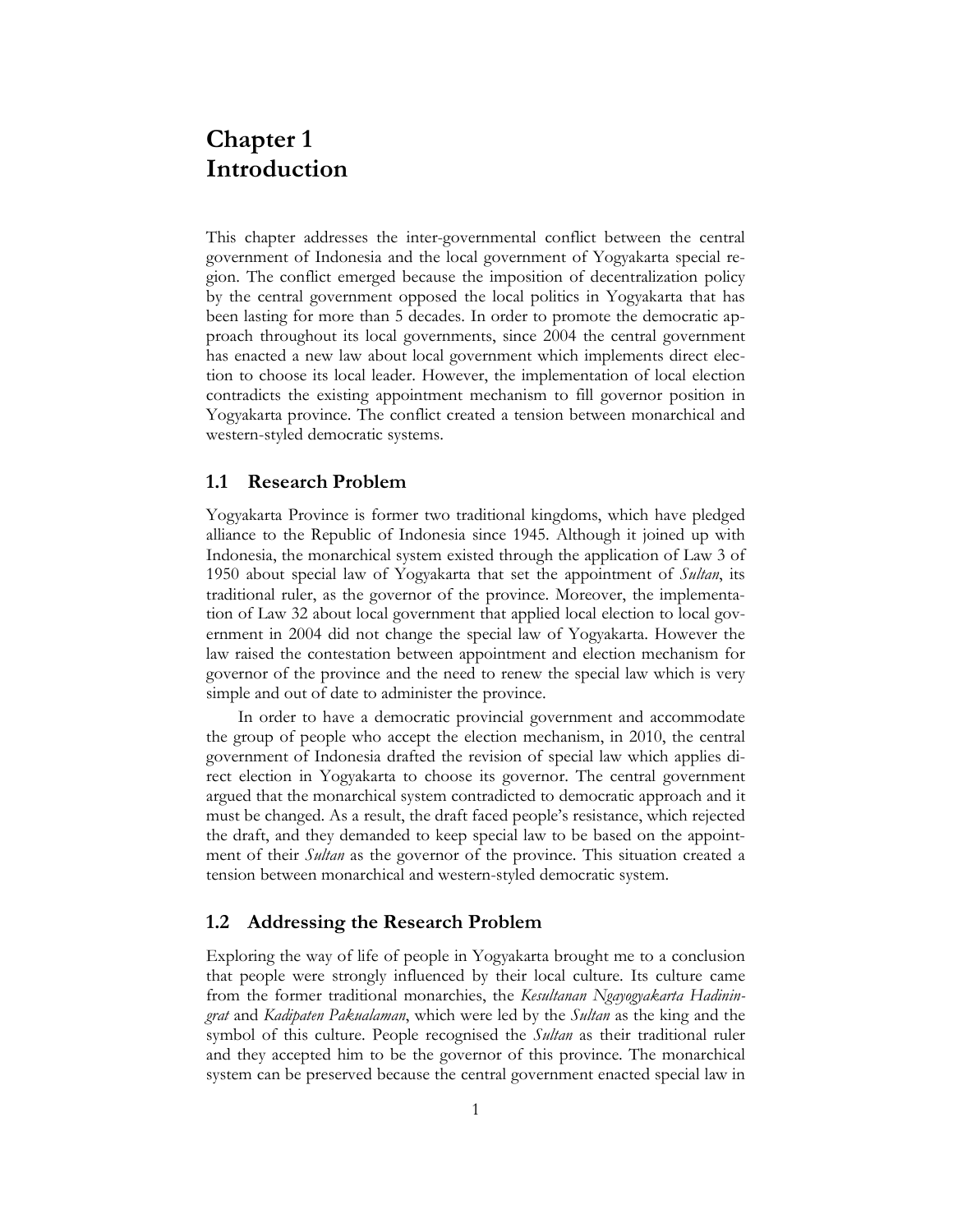1950 that set Yogyakarta as special region. This law set the appointment of Sultan as the governor of the province and it gave the privileges to Sultan to administer the public affairs in Yogyakarta.

Although *Sultan* was provided with the monarchical privileges by the law; he limited the application of monarchical approach to the appointment mechanism of *Sultan* as governor of the province and the implementation of land tenure policy in Yogyakarta. On the other hand, he employed democratic approach to implement his policy to the society (Atmakusumah 1982; Nusantara 1999). For example, he introduced the direct election to choose village official in the rural area of Yogyakarta (Atmakusumah citing Kahin 1982). Furthermore, Sultan dissolved the royal privileges to be the local ruler of a city and four regions within Yogyakarta and he opened the opportunity to ordinary people (Regional Council Representative 2010). Based on these policies, Sultan applied dual approaches by intertwining both monarchical and democratic policy at the same time to strengthen his administration in governing the province. This duality emerged a 'hybrid institution' that is underpinned by traditional and modern systems and, for decades, people in Yogyakarta have embraced this system as their local politics.

The 'hybrid institution' persisted in Yogyakarta although Indonesia entered democratic era in 1998. The new era created strong challenges to Yogyakarta by questioning its special status. The first challenge came from the bringing up of idea within people in Yogyakarta, as the result of political euphoria after entering the reform era, to dissolve the special status on this province. This situation triggered mass gathering by one million people in the main square of Yogyakarta to support the special status of Yogyakarta and appoint Sultan as their governor (Nusantara 1999). The second challenge came from the implementation of Law 32 of 2004 about local government that imposed direct election to choose local leader in Indonesian's local government. This law revitalised the idea on questioning the special status of Yogyakarta and the appointment mechanism which resulted to the statement of *Sultan's* unwillingness to be the governor on the next term. Similar to the same event before, in 2007, hundreds thousands of people gathered in the main square to ask *Sultan's* statement. *Sultan* answered people's question by explaining that he would not want to be the governor for the next term if the people of Yogyakarta do not support him in his second term in 2008. This statement raised a stronger demand from the people to central government to keep the special law of Yogyakarta to maintain the appointment of *Sultan* as their governor.

In relation to the need on renewing the special law, there were two monographs, academic papers, which were made by Governance and Political Department Gadjah Mada University, Yogyakarta, Indonesia in 2008 and The Regional Representative Council (DPD) of Indonesia in 2010 that worked on drafting the special law of Yogyakarta. Both of them used philosophical, socio-historical, juridical, and sociological arguments to analyse the unique system in Yogyakarta (Lay 2008; The Regional Representative Council 2010). Based on the arguments, they agreed that Yogyakarta had special arrangement within its local politics. It consisted of two different governance system, monarchy and western-styled democracy, which were interwoven together in underlain the hybrid institution of the province.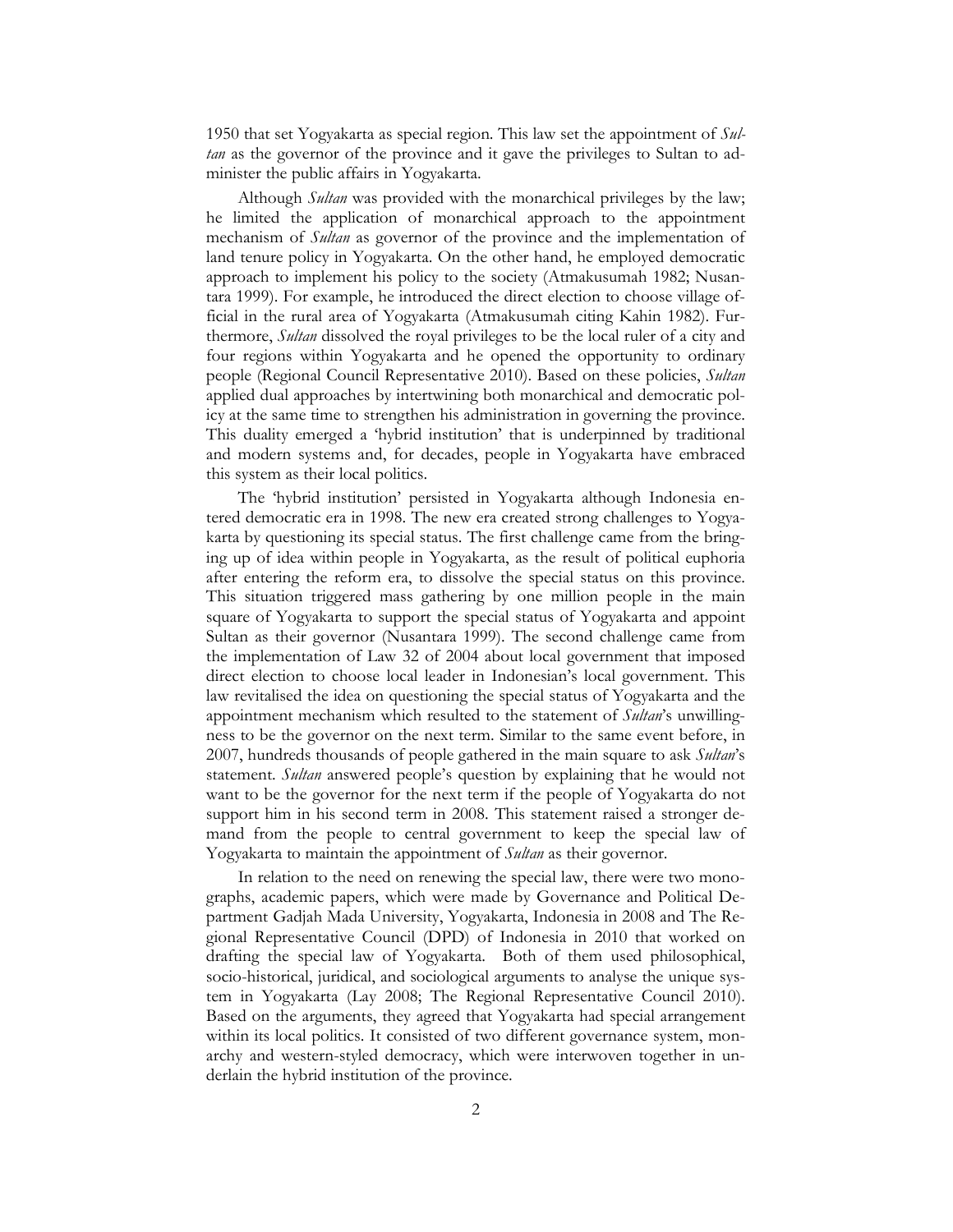Even though both monographs emphasised on the same arguments; they proposed different recommendations for the special law of Yogyakarta. The Gadjah Mada University monograph proposed the application of constitutional monarchy system to the local level in Yogyakarta by separating monarchical and democratic institution in order to anticipate the challenge of democratization in Indonesia (Lay 2008: 57). By applying the system, it argued that the system kept the cultural tradition of the province but at the same time it prescribed democratic approach to adapt the future. In contrast, the DPD monographs suggested the renewal of special law to be based on Lex Specialis (law exceptions) which could be applied to accommodate the existing hybrid institution in Yogyakarta. This recommendation reinforced the special law and it kept the uniqueness of Yogyakarta as the synthesis of dualistic system (The Regional Representative Council 2010: 84-5).

Unfortunately, even though, both organisations explained the existences of different institutions (rule and regulation); they discussed less about the interaction between those different institutions which underpinned the province and its relation to people's behaviour. They focused more on explaining the arguments which created the hybrid system in Yogyakarta and they less explored the 'pluralistic legal system' which supported the society. However the DPD monograph recommended the enforcement of special law to maintain the local politics of Yogyakarta; it used the term of Lex Specialis to keep the hybrid institution and it did not emphasise more on the analysis of pluralistic legal system and people's behaviour. As a result, they were inadequate to explain the interaction between legal order in Yogyakarta and the people's political behaviour in supporting its local politics.

The lack of analysis about the relation between pluralistic legal system and people's political behaviour in Yogyakarta were not put as the consideration in the draft of special law which was proposed by central government in the end of 2010. The government draft was almost similar with the draft suggested by Gadjah Mada University monograph. Besides, there were some changes but they were only in the name of terms. The draft kept employing local direct election to select the local leader and initiated the constitutional monarchy to the province. The situation was heated by the statement from top governmental officers that said the monarchical system in Yogyakarta contradicted the democratic system. Consequently, the draft got a strong resistance from the people of Yogyakarta who demanded the renewal of special law to maintain the appointment of *Sultan* as the governor of the province. On the one hand the government proposed democratic system through the application of direct election; on the other hand, people insisted to keep the monarchical system through the appointment mechanism as a part of hybrid system in Yogyakarta. This conflict created a tension between monarchical and western-styled democratic system in inter-governmental relation between central government of Indonesia and Yogyakarta province as its special region.

This research paper analyses the tension between monarchical and western-styled democratic system by addressing the conflict that is happened in Yogyakarta. Furthermore, the paper takes into account of the monographs work on the arguments but it probes the data to deepen the relational analysis between legal order and people's behaviour in Yogyakarta. In order to examine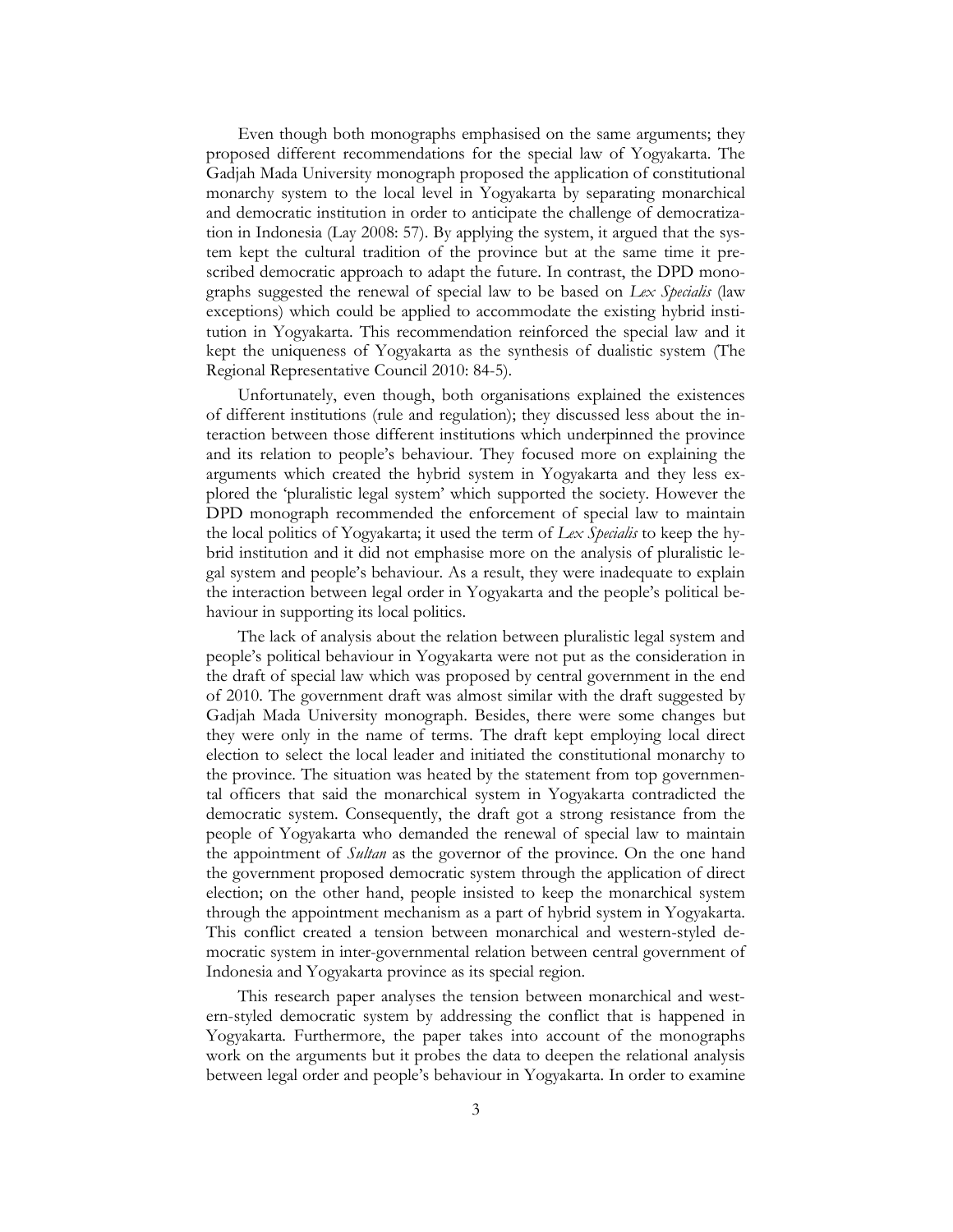the relation, the paper integrates three concepts, which are constitutionalism, legal pluralism and historical institutionalism, to explain the legal order, the pluralistic legal system and people's political behaviour. This approach provides not only basic exploration to the inter-governmental conflict but it also explains a broader explanation about tension emerged in this province.

#### 1.3 Relevance and Justification

Based on conventional understanding, the democratic system that is proposed by the central government of Indonesia can be defined as an arrangement for organizing relations between rulers and the ruled (Schmitter and Karl 1991:76). To develop democracy, this concept applies election procedure as institutional process to show the competing interest and value of people, group and even individual. However, election is still categorized as minimalist definition of democracy because it is only a starting point to have a democratic leader who will govern the society. Diamond (2002: 21-4) showed case studies on democratization process in the world in which conducting election to choose the political leader of the country and, then, it turned into less democratic regime. For example in Russia, election was used to justify the new regime and it became electoral authoritarian regime because it did not fairly conduct and honestly count due to the lack capacity of electoral institution. In Singapore's case, the procedure to democracy through election ended up in the creation of hybrid regime which is combining democratic and authoritarian method in the political processes.

To have a substantive democracy, election does not only need to be combined with the rules such as free, fair, and competitiveness but also requires the institutional arrangement such as consensus, participation, and accountability which keep the system to endure (Schmitter and Karl 1991). Rakner et al. (2007:6) argued that the application of substantive democracy needs to be emphasised on the role and importance of accountability. She also explored the democratisation process into three phases: liberation, transition and consolidation. Liberation phase is indicated by the fall of authoritarian regime in the country, transition can be seen through the performance of competitive election, and consolidation of democracy is achieved by the country when the practice is recognised and accepted by the people. Accordingly, the process is aimed to follow the path of developed countries, such as United States and Western Europe, in building their capacity to hold democracy. These countries conducted substantive democracy through the application of different type of government system, such as the presidential system and the constitutional monarchy as the government system. Although the processes ended up with different government systems, these countries managed to go through democratisation to establish the western-styled democracy as the model to develop governance system.

However, democratisation is a complicated process. Even when it gets through the transition, it does not always guarantee to the consolidation. Internal constraints within the countries may cause a stagnant transition to democratisation or prompt the process back to more or less authoritarian regime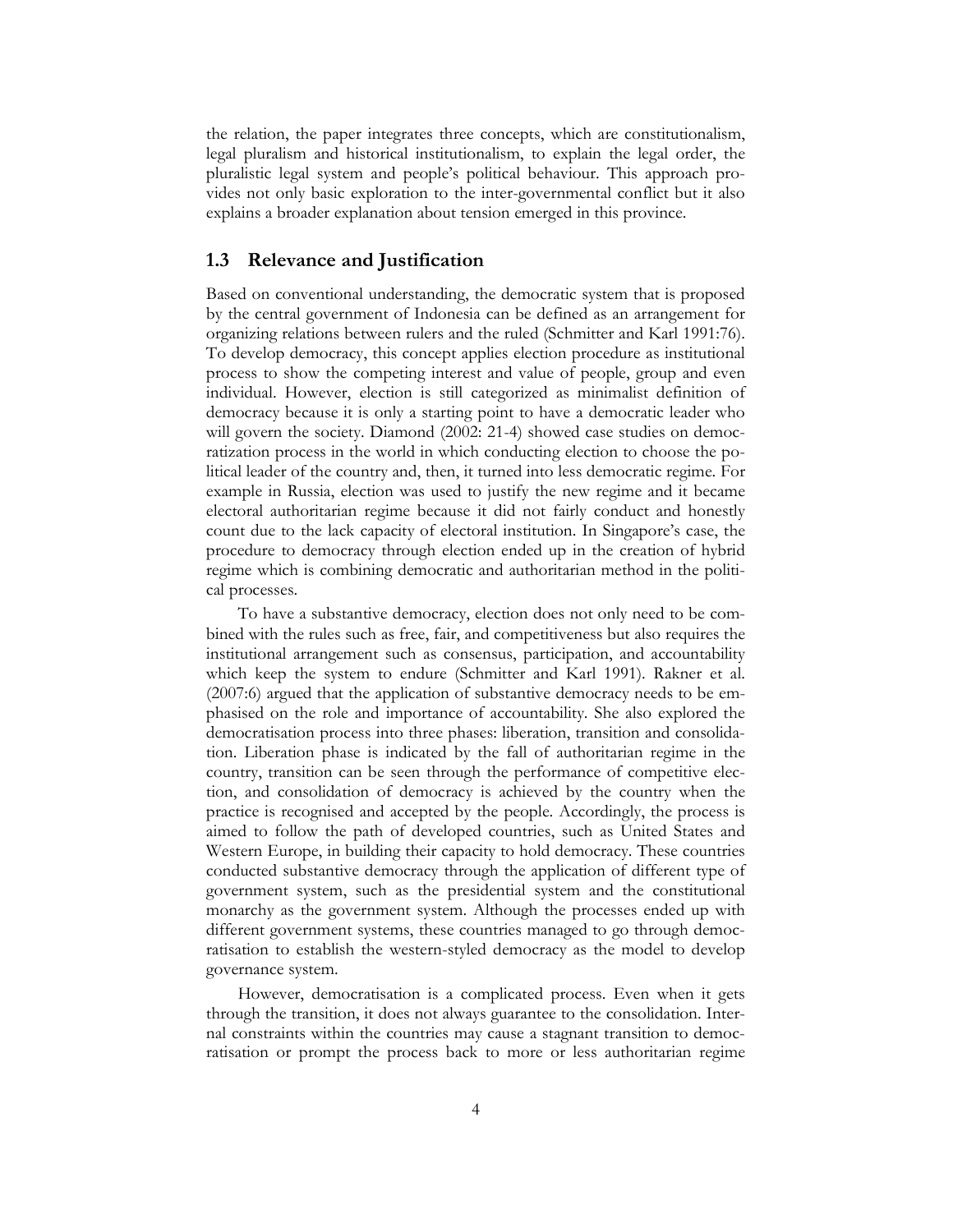which turns the consolidation phase into the emergence of hybrid regime (Rakner et al. 2007:8).

Considering to the conventional understanding of democracy proposed by the central government of Indonesia to change the local politics in Yogyakarta, this research paper comes to explore the system of which the people in the province attempt to preserve. People's resistance to democratic election is underlain by their understanding to local arrangement that intertwined the monarchical and western styled democratic systems as hybrid institution. Hybrid institution can be explained as the translation of democratic principles by traditional political institutions as an obvious approach in power-separation and coresponsibility among the stakeholders (AIPP 2007:2). Moreover, the paper contributes a different perspective on the debate about democracy versus indigenous value because western-styled democratic system seems not the people's best choice to develop their society. People prefer to have hybrid institution that is created by legal pluralism in the region as their cultural practice. Moreover, the practice has been proven able for decades in maintaining a better circumstance for Yogyakarta. In contrast to the mainstreaming agenda on development, the situation in Yogyakarta is less popular but it could give an alternative to application of different style on governance.

Besides that, the research also draws how the 'pluralistic legal system' in Yogyakarta influenced the people's behaviour. It happened because different laws that imposed at the same time strengthened each other in establishing the conducive situation to different behaviour of the people in the society. Now, the government of Indonesia proposes local election for this province and it exercised the local politics of Yogyakarta.

#### 1.4 Research Objective

The objectives of this paper are (1) to establish by way of academic argument and empirical data that explain and justify the alternative development of governance in Yogyakarta; (2) to analyze the tension between the monarchical and western-styled democratic systems within the promotion of local election for governor in Yogyakarta Province; and (3) to examine the structure and agency relation in dealing with different institutions in this society.

#### 1.5 Research Questions

The primary question in this paper is how does the contestation in filling the governor position of Yogyakarta explain the tension between monarchical and 'western-styled' democratic systems of governance?

Sub-questions:

- 1. Why have the people of Yogyakarta province posed different aspirations to the drafting efforts of special law about elections?
- 2. How to deal with the 'hybrid institution' in Yogyakarta?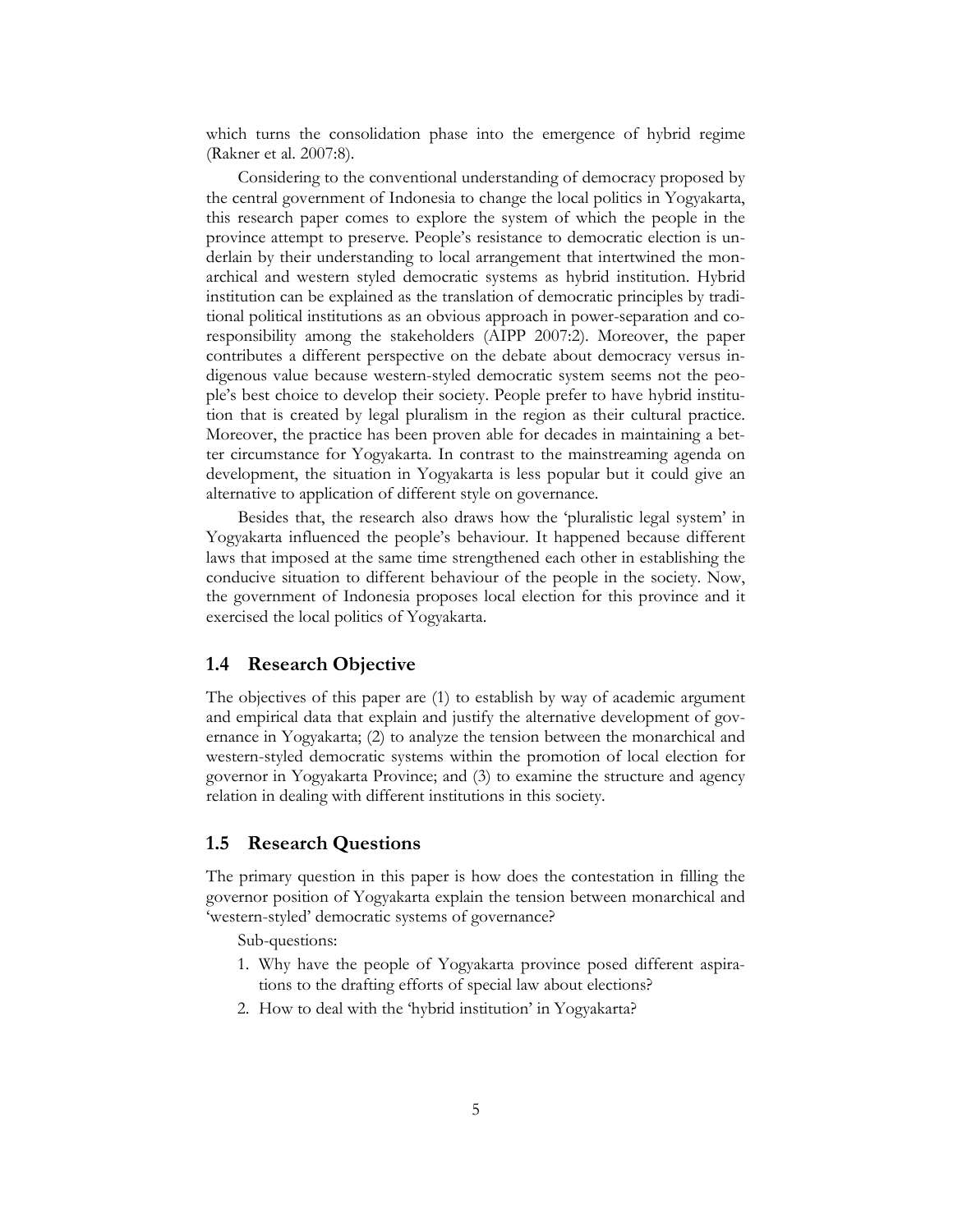#### 1.6 Methodology

Taking into account that the tension between monarchical and 'western-styled' democratic systems cannot be separated to the existence of local politics of this province, this paper starts the analysis by exploring the hybrid institution in Yogyakarta. Then, the paper seeks to reconceptualise the policy which has been applied by Sultan to strengthen the monarchy using democratic approach as the 'democratic monarchy', term named by Gathorne-Hardy (1953:275) when he explained Queen Victoria's policy in Britain in 1880.

However, to have holistic analysis in explaining the 'hybrid institution', this paper integrates constitutionalism, legal pluralism, and historical institutionalism concepts as the methodological approach. The application of these concepts attaches the context of Yogyakarta to the international tension on governance system. This paper employs 'constitutionalism' concept to analyse the power limitation faced by government in implementing the constitutional right to its region (Frishman and Muller 2010). This concept examines the legal contestation between national, which supported by international mainstream on governance, and local government in the implementation of national law to Yogyakarta. Surprisingly, even the central government law applied contradicting regulation with the local context in Yogyakarta; it did not change the local politics of the province. However, constitutionalism approach has a lack in explaining the legal order in Yogyakarta that created strong bargaining position against the central government. To examine the legal order in Yogyakarta, this paper employs legal pluralism concept as the approach in explaining its local law. This approach works on the interaction between different legal products and the interplay of them in influencing the society (Merry 1988:869). The application of this approach provides this paper with the analysis of hybrid institution which established the pluralistic legal system in Yogyakarta. Even this approach relates the hybrid system and the society, this approach less discusses the relation between the local system and people's political behaviour that is strongly concerned in this paper. The need to explain how the hybrid institution influenced people's political behaviour is tackled by employing historical institutionalism concept as the approach. This concept discusses the behavioural effect of different institutions as the product of different legal order to individual in its society (Hall and Taylor 1996:6). Moreover, the paper uses this approach to explain how the interplay between different institutions in Yogyakarta created a stable and durable hybrid system. In presenting the paper, this research relies on qualitative research to examine and link these concepts. Furthermore, this technique gives rich information on local politics in Yogyakarta.

#### 1.7 Research Methods

This research draws on secondary data as the principal method to answer the research question. The data was collected from two academic monographs which are conducted by the political laboratory of Department of Governance and Politics, Gadjah Mada University, Yogyakarta in 2008 and working committee team of Regional Representative Council the republic of Indonesia in 2010. Although this research paper focuses on different analytical framework with the monographs; it still can use the data from the monographs that ap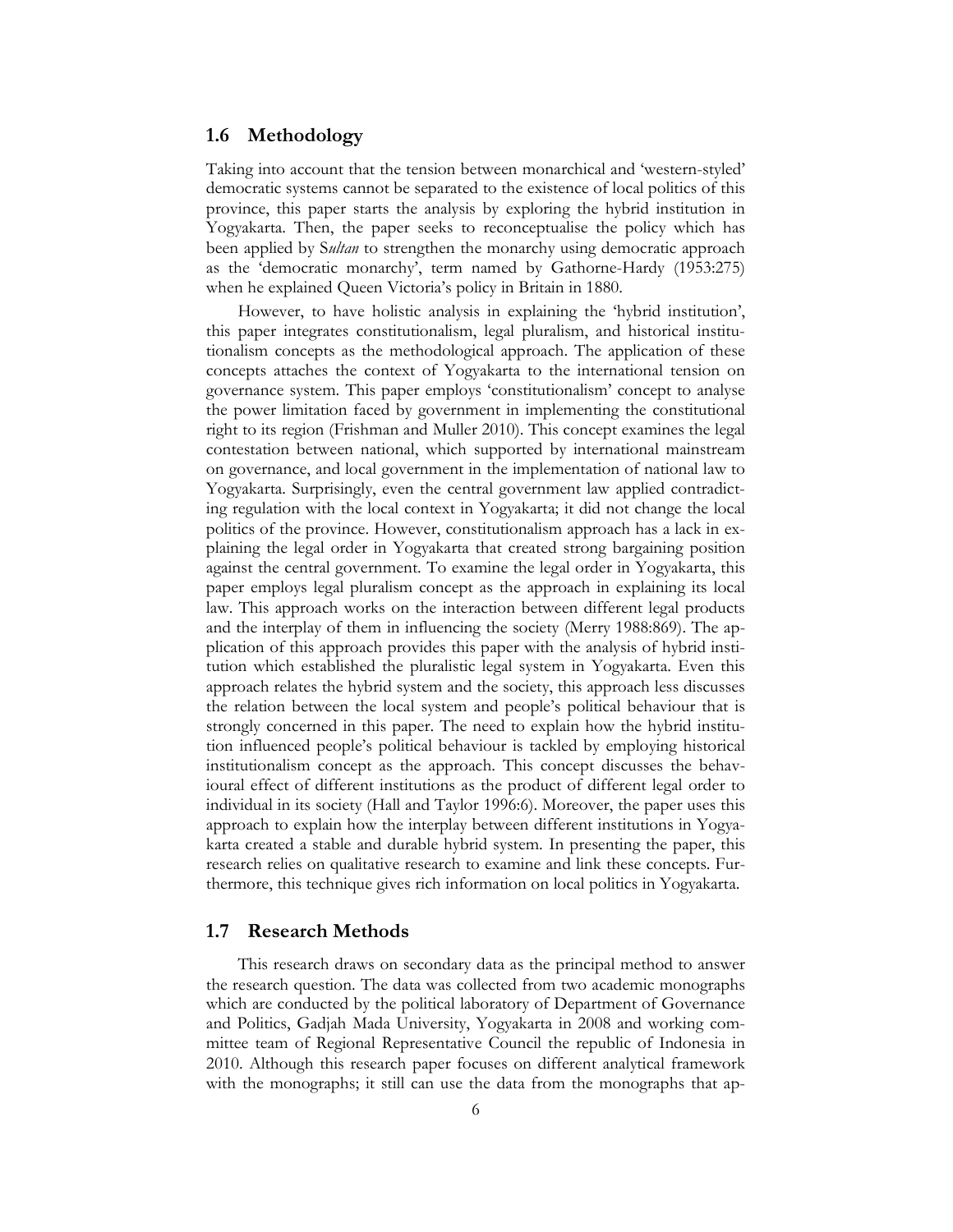plied various methods such as media polls, focus group discussion (FGD) of NGOs, historical documents, government officers discussion and expert judgments. Various methods in the monographs give a comprehensive explanation to the condition of Yogyakarta which supported the monographs recommendation to the central government

The monographs gave the empirical data to describe the precise circumstances in the province because, at that time, there were emerging strong political tensions. In 2008, the term of Sultan as governor would be ended; on the other hand, there were no clarity about the mechanism to fill the governor position for the next term. Then in 2010, the heating tension occurred between people in Yogyakarta and the central government of Indonesia before the announcement of the special status draft was released by the government to legislation process in house of representative. By using the data in those monographs, this paper gets the right information to describe the tension based on the actual political context of Yogyakarta.

A literature review will be worked on the data by critically assessing the information to answer the research question. The monographs provided the paper with data; however, it lacks of data that explains the group who support the election mechanism in Yogyakarta. To get the aspiration of this group the monographs also relied on the polling that was conducted by several institutions. The aspiration of this group was also seen in the expert judgment forum and FGD. Some of them expressed their agreement to election but it was responding to the recommendation of Gadjah Mada University monograph. The paper managed to obtain the data and, then, they are compiled together with the updated information from the mass media, reports and web pages of governmental and other institutions

#### 1.8 Scope and Limitations

The scope of this paper is analysing the contestation between monarchical and 'western-styled' democratic system in Yogyakarta. However, it is more focusing to discuss the existing condition which creates its hybrid institution within the province because the dynamic of the society that formed this local culture provides valuable information on the debate. On the other hand, this paper faces a limitation on lack of comparison with other systems because recent monarchical system seems to be constitutional and pure monarchy or it is under the democratic system. Nonetheless, those types do not fit to define the 'hybrid institution' as the local politics of Yogyakarta province.

#### 1.9 Structure of the Paper

This research paper is organised in to five chapters. The paper starts with the introduction in chapter 1 which contains research problem, relevance and justification, research objective, research questions, methodology and methods.

Chapter 2, evaluating the 'democratic monarchy', figures out three conceptual approaches in analysing the hybrid institution in Yogyakarta. Those concepts are 'constitutionalism', 'legal pluralism', and 'historical institutional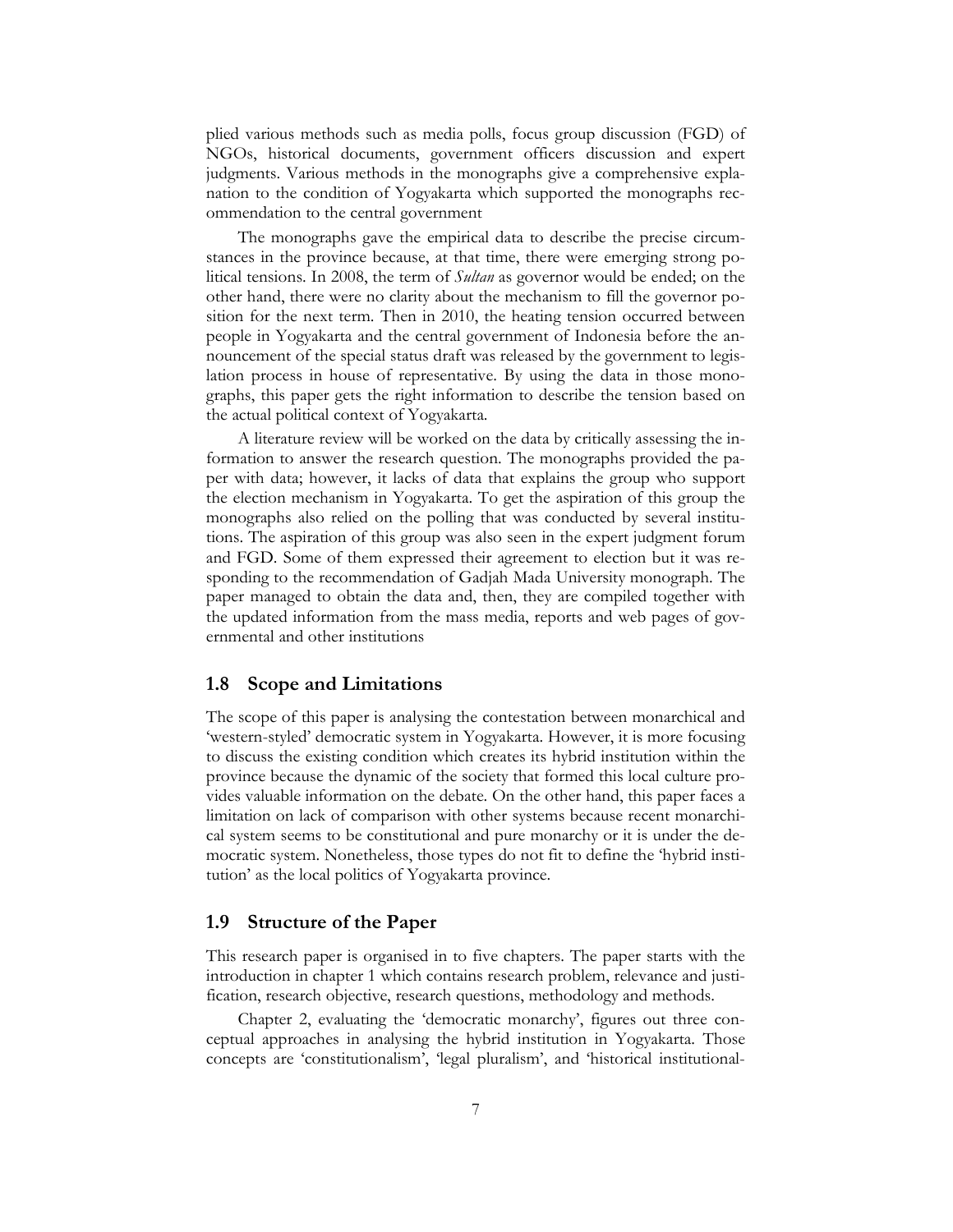ism'. At the end of this chapter, the paper explains the integration of these concepts to examine the "democratic monarchy" in Yogyakarta.

Chapter 3 is a history of the Sultanate. This chapter explores the contexts of Yogyakarta to give a complete description to the existing condition of the province. It described the demographic information about the province, the cultural tradition and the special feature of Yogyakarta. The context situates the characteristics of Yogyakarta to help the paper analyze its local politics.

Chapter 4, explaining the hybrid institution, analyses the local politics of Yogyakarta using the analytical approach. This chapter divides into for subchapters that explain the constitutional culture in Yogyakarta, the hybrid legal system in Yogyakarta and emergence of hybrid institution.

Chapter 5, conclusion and recommendation, shows the reflection on the finding and analysis to answer the research questions. Furthermore, it defines the term of 'democratic monarchy' and explains how the term is different with the 'constitutional monarchy' that is proposed by the central government of Indonesia.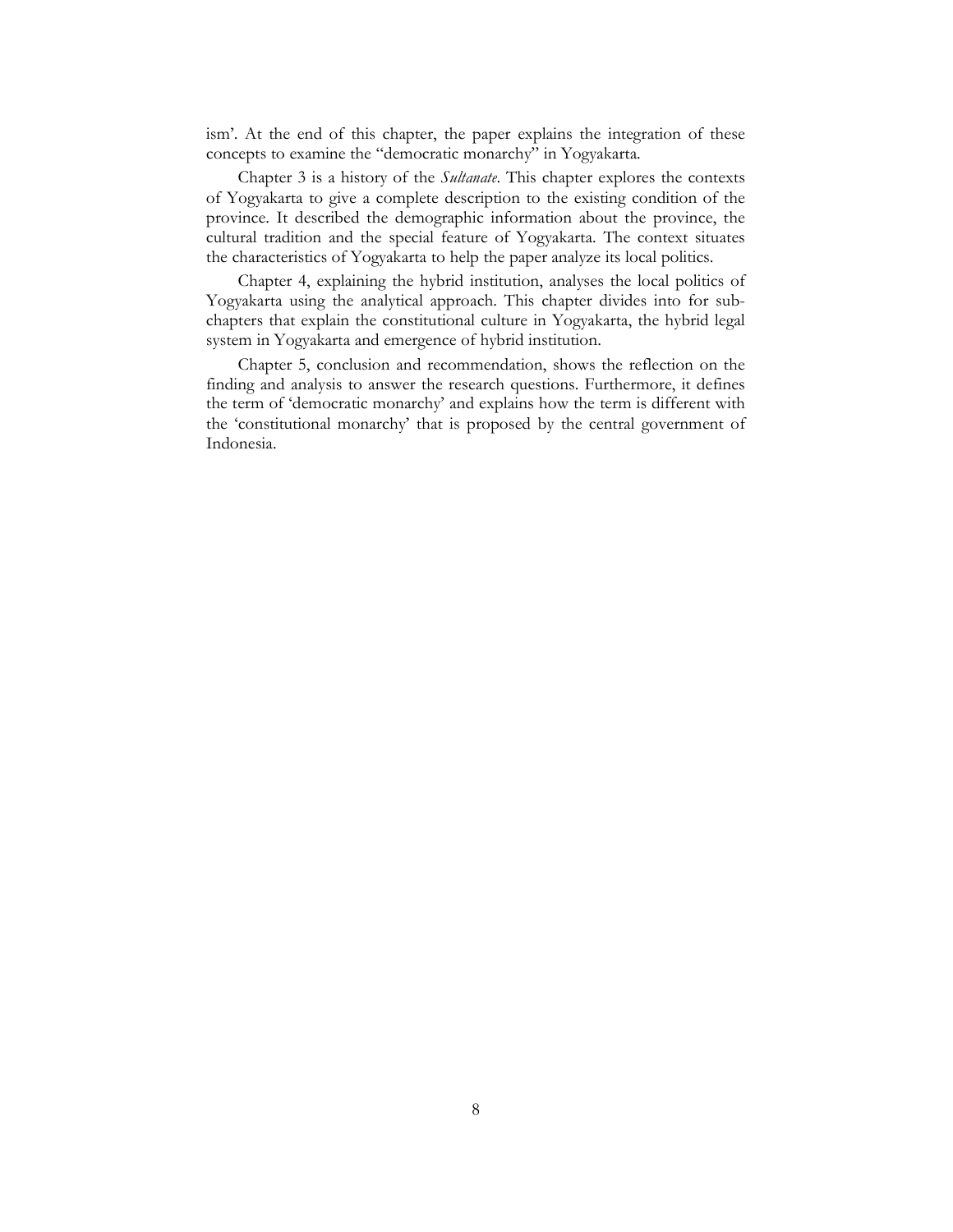## Conclusion and Recommendation

This research was designed to describe the tension between monarchical and 'western-styled democratic system by exploring the contestation in filling the governor position of Yogyakarta. To obtain this objective, the paper applies three continuous approaches which provide multiple analyses to the research. As a result, the approaches found the relational argument to solve the contestation in filling the governor position in Yogyakarta. Based on the findings in chapter four, there was a changing policy related to the 'culture of constitutionalism' of central government to Yogyakarta which create a contestation in filling the governor position. The analysis showed the intergovernmental conflict between central government and Yogyakarta local government because they used different school of law. The government argument to apply monist school on constitutional democracy faced a strong challenge from the people of Yogyakarta which used dualist's argument on domestic. 'Constitutionalism' understanding in the paper argued the situation in Yogyakarta is hard to solve because both schools stayed in different fields. Based on this explanation, the central government cannot force the policy based on its position as central government because the sovereign aspiration of most people in the region can also be considered as the right of internal self-determination. To solve the conflict between these schools, Dugard (2005:47) argued the role of municipal judge to make the decision based on the local situation.

Legal pluralism analysis described the appearance of conflict between different aspirations in local situation related to the filling mechanism of governor position. Different aspiration divided the society into group who supported direct election and group who insisted the appointment mechanism. Both groups were existed in the society because they were familiar with the situation. The special status law of Yogyakarta allowed Sultan as the governor to apply monarchical and democratic approaches at the same time. His policy to reconcile western and eastern value has been proven capable to maintain stable and durable circumstances in Yogyakarta for decades. In relation to this situation, people in Yogyakarta were aware to the cultural practice between monarchical and democratic system in the society and admitted it as their 'living law'. The findings about 'living law' showed the role of cultural practice in controlling individual behaviour to interact with not only other individual but also the government. Accordingly, the aspiration of most people in Yogyakarta refused the application of democratic election because it deprived their 'living law'. On the other hand, the central government argued that the promotion of direct election is the application of law in action. Consequently, it needed individual perspective to solve this conflict. To deal with this situation, Hertoghs (2004:481) suggested the application of personalistic value orientation which emphasises on the role of individual to give the perception about the law.

The imposition of direct election in the special status draft was not only considering the aspiration of people in Yogyakarta but also implementing the central government policy to spread democratisation throughout Indonesia. The findings on polling indicated that people in Yogyakarta also agreed to apply direct election to select the governor. Although this group have heard less,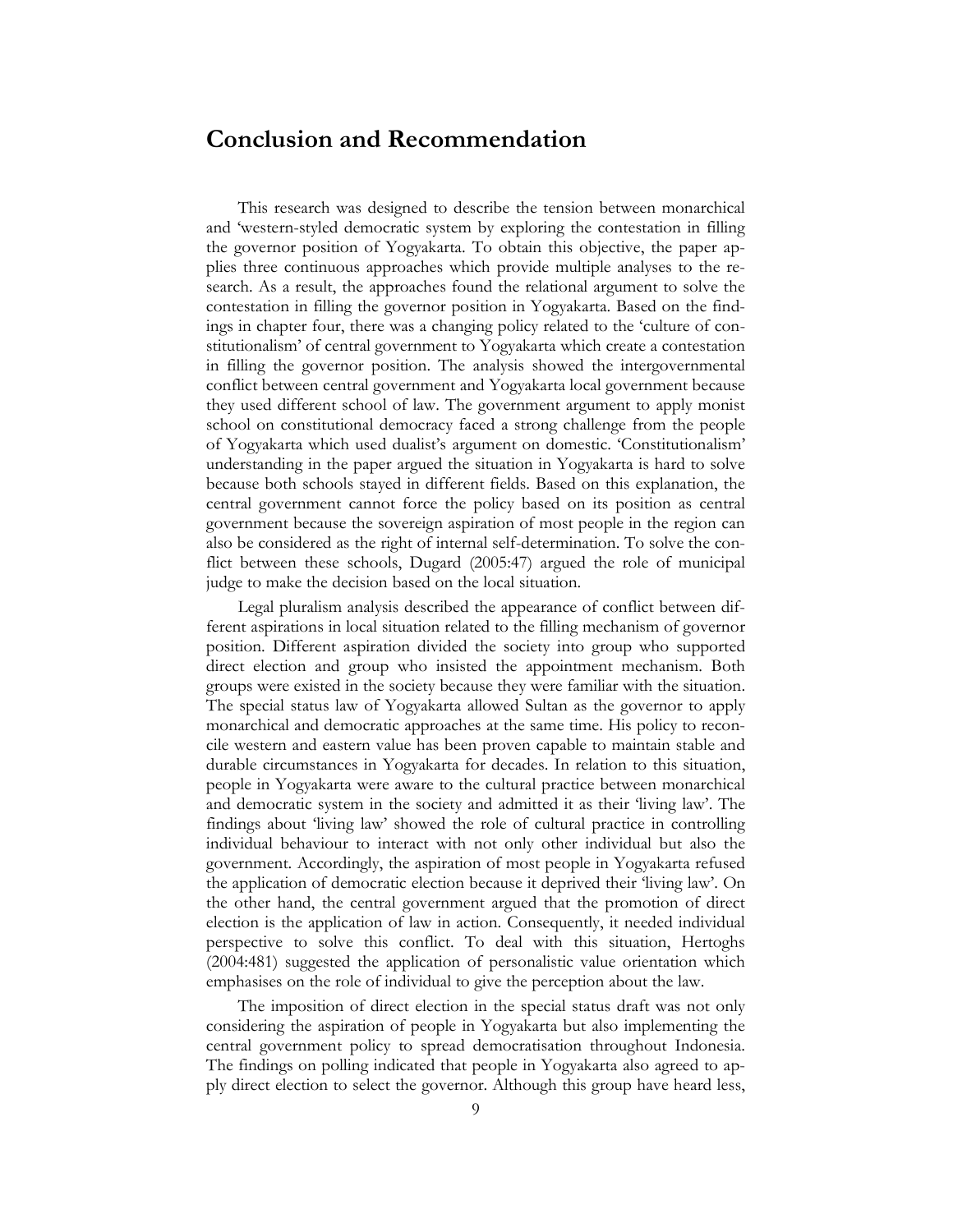its contestation with the other group lifted up the hybrid institution in Yogyakarta. On the other hand, most people in Yogyakarta rejected the central government draft which proposed direct election for governor in Yogyakarta. Both aspirations appeared in Yogyakarta because *Sultan* applied the intertwined approaches of 'historical institutionalist' which maintained the divided aspiration of the people in Yogyakarta. Based on the 'calculus approach' analysis, *Sultan* applied democratic approach to strengthen the monarchical system. Despite giving the democratic approach as 'incentive' to the people, Sultan mainly focused on maintaining the social pattern in Yogyakarta to keep his legitimacy. Moreover, he could reinforce his patronage using the cultural approach such as land tenure policy which strongly influenced people behaviour. The application of institutionalist approaches explains the relation between Sultan and his people. Sultan seemed maintain the situation in Yogyakarta by allowing the contestation upon the people about his position as governor. I was not only to most people who rejected the draft of special status law but also small group of people who agreed with the direct election.

Most people in Yogyakarta rejected the special law draft because the central government of Indonesia did not accept their aspiration and it kept to impose local election to choose the governor in the central government draft of special status law. The central government draft disrupted the living law that persisted in the society. As a result, tension between monarchical and westernstyled democracy emerged because people insisted their living law and the government kept imposing the draft.

#### 1.10 Yogyakarta as a Democratic Monarchy

Based on the argument I raised in chapter four, the existence of hybrid institution came from the application of intertwined system between monarchy and democracy within the *Sultan* administration in Yogyakarta. Sultan attempted to 'harmonise western and eastern value without depriving the tradition' by strengthening the monarchy using democratic approach. This policy is similar to Gathorne-Hardy conception of democratic monarchy which explains Queen Victoria's policy in Britain. Moreover, the special status law allowed Sultan to implement the policy which has been proven capable to maintain a peaceful environment in the region for decades. This arrangement became the characteristic of Yogyakarta. Because people felt comfortable with the situation, they embraced it as their 'living law'.

However *Sultan* applied a limited monarchical system and emphasised more on democratic approach which introduced both monarchical and democratic system to people. Consequently, people in Yogyakarta experienced with democratic approach before the central government proposed the draft of special law which imposed the direct election. As a result, even though the society has been divided into two different groups; both aspirations described their freedom of right which is acknowledged by the hybrid legal system in Yogyakarta. People understanding on their freedom right originated from their interaction with the local system in Yogyakarta because Sultan's administration applied democratic approach policy.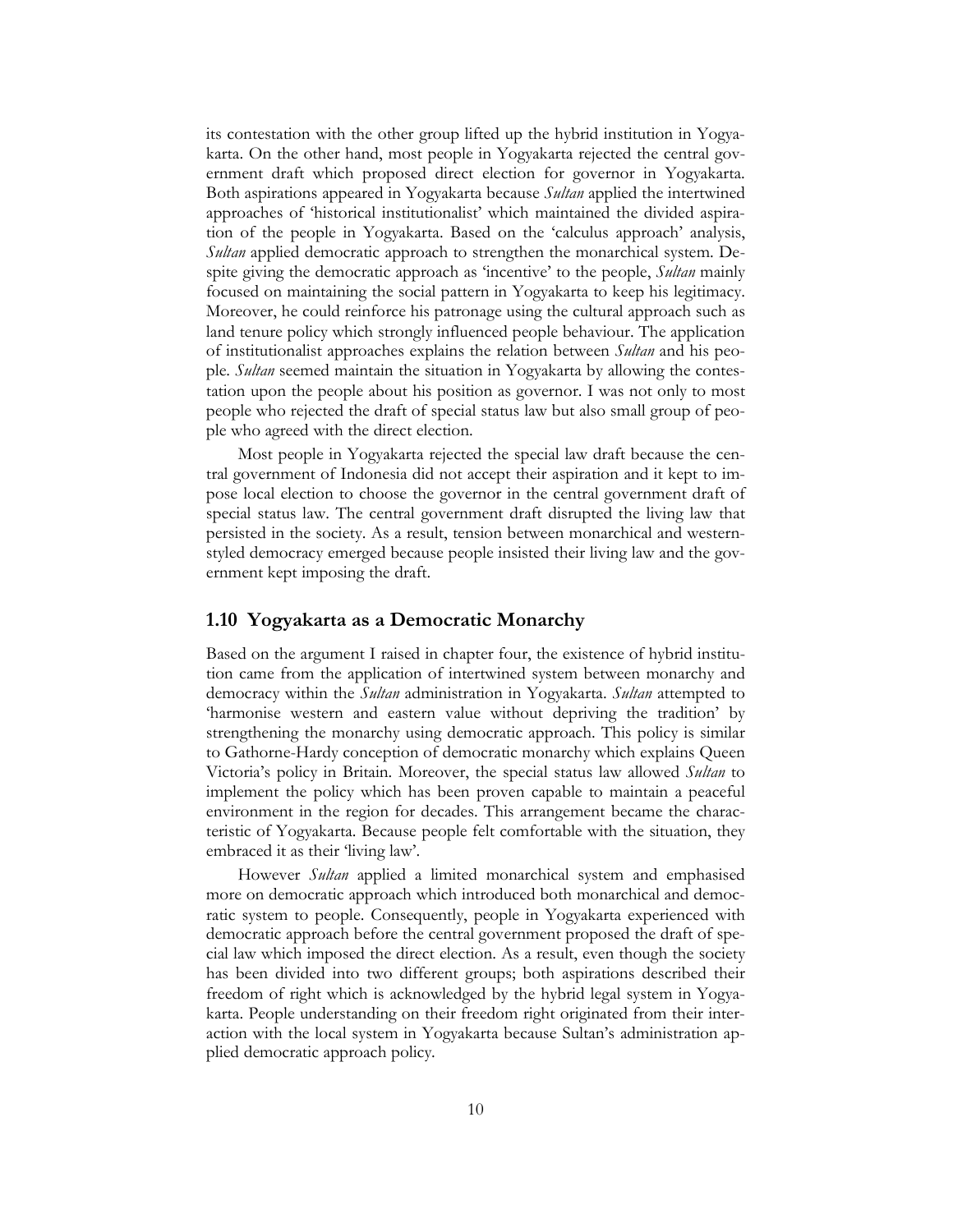However, based on Rakner (2007:7) division on substantive democracy, the governance system in Yogyakarta could not be categorised as democratic local government. The regime in Yogyakarta is never change and it keeps relying on monarchical system to fill the position province leader which implied in the special status law. Furthermore, even people accepted Sultan as their formal leader; it seemed hard to have accountability measurement because the relation between Sultan and the people have been mostly underlain by the power and resources patronage.

Using Diamond (2002) reflection on many applications of governance system, Sultan administration can be considered as hybrid regime in a broad sense. However, the application of monarchical system that underlay democratic approach in Yogyakarta can be distinguished with Diamond's examples of hybrid regime. Sultan has used less authoritarian approach within the limited monarchical system and most policies have applied democratic approach to govern the province. Accordingly, the regime can be best described by the term of 'hybrid institution' which showed the role of traditional system in translating democratic approach in its society similar to the Sultan's policy in Yogyakarta(AIPP 2007:2). This definition looks similar with the term of democratic monarchy as the concept of policy which strengthens the monarchical system using democratic approach.

Based on the local context, the hybrid institution in Yogyakarta differs compared to the other type of governance system that applied in Britain, the Netherlands, Thailand and Malaysia. Even though Sultan has implemented monarchical and democratic approaches in Yogyakarta; it also cannot be categorised as constitutional monarchy because Sultan as the governor have both formal and informal political power and this situation is legitimate to the people. Yogyakarta is not a country but a provincial government within the Republic of Indonesia that is led by a governor. The governor as the formal ruler is the Sultan, the King of former kingdom in Yogyakarta, who has informal power from the traditional culture.

#### 1.11 Dealing with the 'Hybrid Institution': A Recommendation

Hybrid institution can be implemented in this province because people experienced with pluralistic legal system as their living law. However, they use different consideration to choose the way they deal with the local politics. Likely, Hertogh (2004:460) said that people legal consciousness can be created by the integration on law in action and the living law. People kept their tradition by having monarchical system in the appointment of governor; on the other hand, they involved with the local election to choose the city major or the head of regions.

The paper suggests the House of Representative as the legislation institution to consider the situation and applies harmonisation theory without neglecting the right of people in Yogyakarta. Understanding constitutionalism in legislating the law could offer a prominence justification to other internal selfdetermination case.